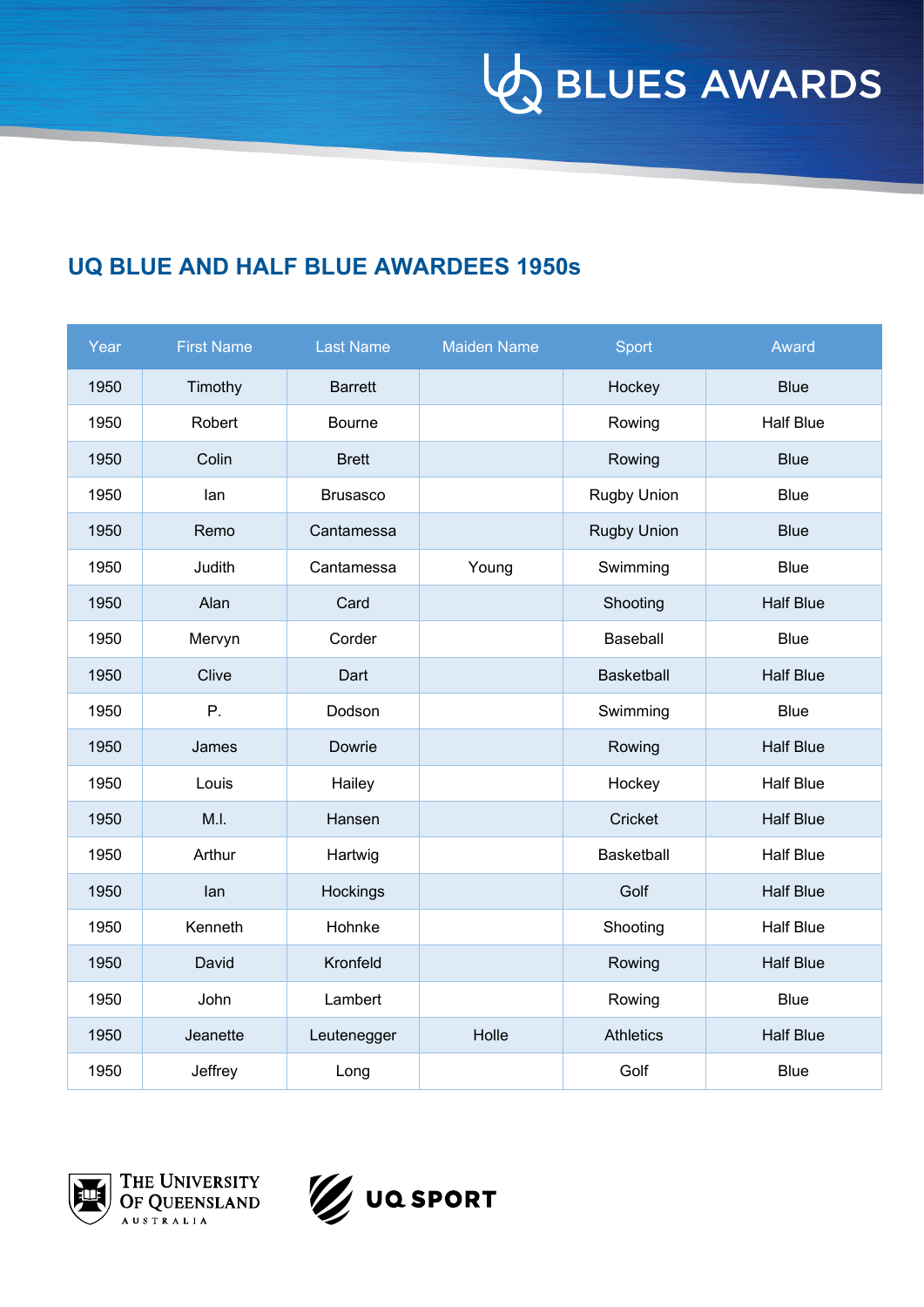| 1950 | John          | Loveday         | <b>Athletics</b>   | <b>Blue</b>      |
|------|---------------|-----------------|--------------------|------------------|
| 1950 | Alexander     | Macivor         | Golf               | <b>Blue</b>      |
| 1950 | John          | McCallum        | Hockey             | <b>Half Blue</b> |
| 1950 | Francis       | O'Driscoll      | Baseball           | <b>Half Blue</b> |
| 1950 | Rodney        | Page            | Baseball           | <b>Half Blue</b> |
| 1950 | Reginald      | Pascoe          | Shooting           | <b>Half Blue</b> |
| 1950 | Ronald        | Penhaligon      | Hockey             | <b>Blue</b>      |
| 1950 | Colin         | Petersen        | Cricket            | <b>Half Blue</b> |
| 1950 | Conrad        | Primmer         | <b>Rugby Union</b> | <b>Blue</b>      |
| 1950 | Sidney        | Schubert        | Hockey             | <b>Half Blue</b> |
| 1950 | Paul          | Smith           | <b>Athletics</b>   | <b>Half Blue</b> |
| 1950 | B.A.          | Taylor          | Cricket            | <b>Blue</b>      |
| 1950 | Hugh          | <b>Urquhart</b> | <b>Basketball</b>  | <b>Half Blue</b> |
| 1950 | J.V.          | Way             | Basketball         | <b>Blue</b>      |
| 1951 | Leslie        | Beech           | Hockey             | <b>Half Blue</b> |
| 1951 | Jack          | <b>Boast</b>    | Rugby Union        | <b>Half Blue</b> |
| 1951 | Alan          | Card            | Shooting           | <b>Blue</b>      |
| 1951 | Clive         | Dart            | Basketball         | Blue             |
| 1951 | Owen Thomas   | Denmead         | <b>Boxing</b>      | <b>Half Blue</b> |
| 1951 | lan           | Ferguson        | Swimming           | Blue             |
| 1951 | Albert        | Girle           | Rugby Union        | <b>Half Blue</b> |
| 1951 | Louis         | Hailey          | Hockey             | Blue             |
| 1951 | William (WEP) | Harris          | Baseball           | <b>Half Blue</b> |



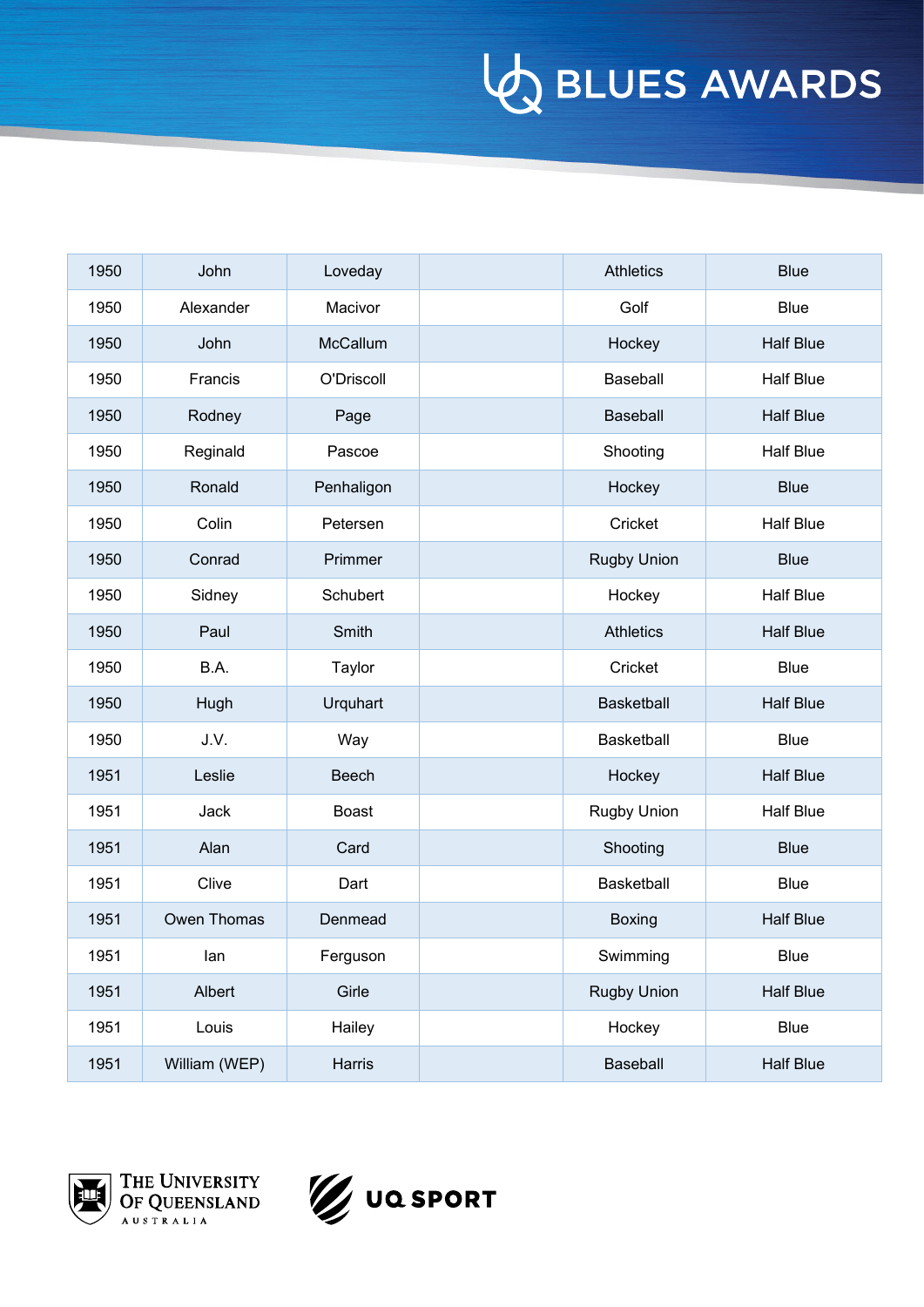| 1951 | lan         | Hatherell     |                | <b>Rugby Union</b> | <b>Half Blue</b> |
|------|-------------|---------------|----------------|--------------------|------------------|
| 1951 | Howard      | Hickey        |                | <b>Rugby Union</b> | <b>Blue</b>      |
| 1951 | J.          | Hopper        |                | Hockey             | <b>Half Blue</b> |
| 1951 | David       | Kronfeld      |                | Rowing             | <b>Blue</b>      |
| 1951 | Maureen     | Lathouras     | O'Moore        | Hockey             | <b>Half Blue</b> |
| 1951 | Rex         | L'estrange    |                | Shooting           | <b>Half Blue</b> |
| 1951 | Jeanette    | Leutenegger   | Holle          | Swimming           | <b>Blue</b>      |
| 1951 | Eric        | Lightbody     |                | <b>Rugby Union</b> | <b>Half Blue</b> |
| 1951 | John        | McCallum      |                | Hockey             | <b>Blue</b>      |
| 1951 | Charles     | Moore         |                | Tennis             | <b>Blue</b>      |
| 1951 | Gerard      | O'Leary       |                | Baseball           | <b>Half Blue</b> |
| 1951 | John        | O'Neill       |                | <b>Rugby Union</b> | <b>Half Blue</b> |
| 1951 | David       | O'Sullivan    |                | Tennis             | <b>Half Blue</b> |
| 1951 | Murray      | <b>Riches</b> |                | Shooting           | <b>Half Blue</b> |
| 1951 | Jill Kerle  | Sanderson     | <b>Burnett</b> | Basketball         | <b>Half Blue</b> |
| 1951 | William     | <b>Steel</b>  |                | Baseball           | <b>Half Blue</b> |
| 1951 | James       | Steel         |                | Cricket            | <b>Half Blue</b> |
| 1951 | Keith       | Taylor        |                | Rowing             | <b>Half Blue</b> |
| 1952 | Alan        | Battaglene    |                | Rowing             | <b>Half Blue</b> |
| 1952 | John Philip | Bell          |                | Hockey             | <b>Half Blue</b> |
| 1952 | Jennifer    | <b>Brett</b>  |                | Athletics          | <b>Half Blue</b> |
| 1952 | John        | <b>Briggs</b> |                | Hockey             | <b>Half Blue</b> |
| 1952 | Raymond     | Clark         |                | Rugby Union        | Blue             |



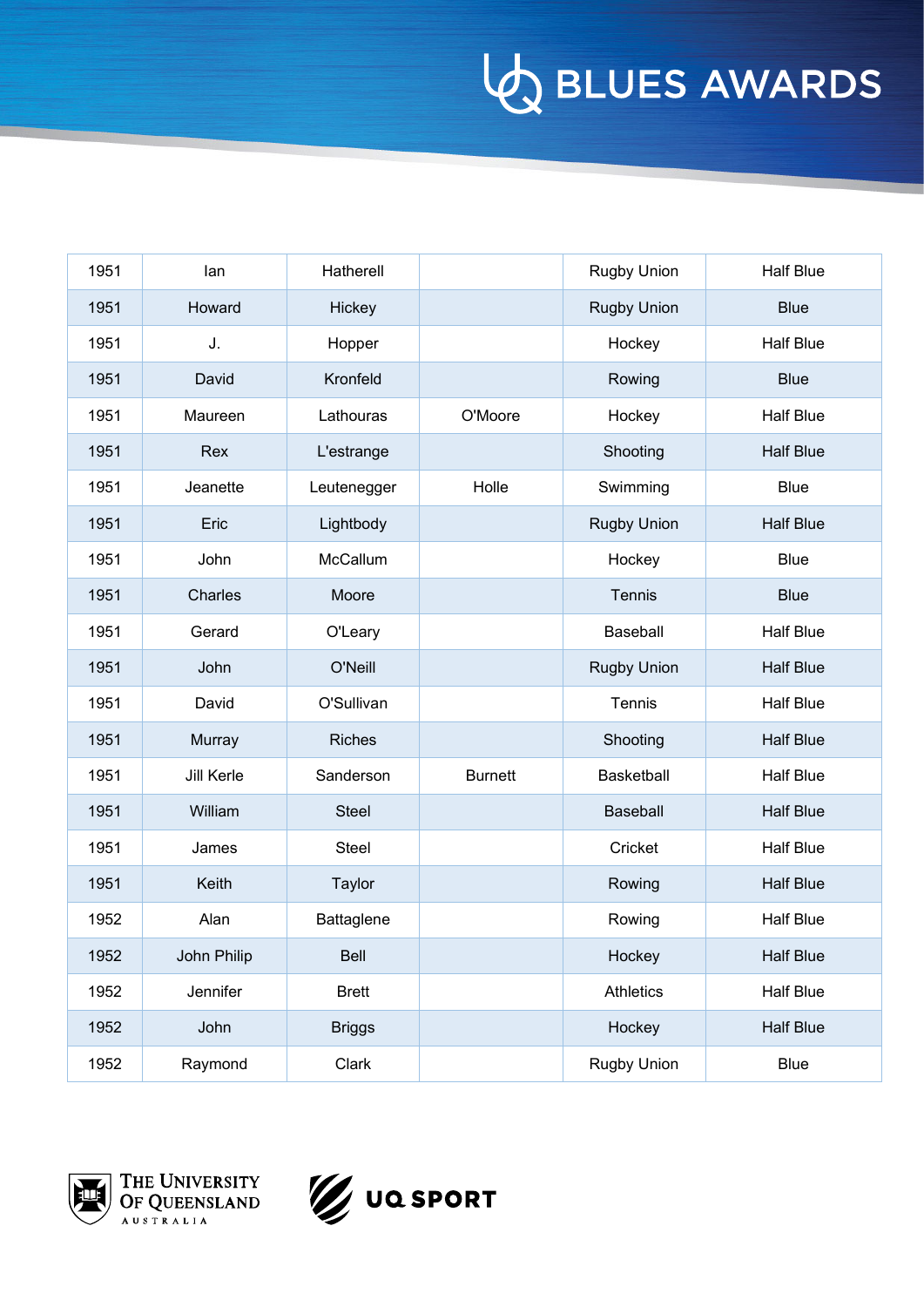| 1952 | W.M          | Coleman    |            | Shooting           | <b>Half Blue</b> |
|------|--------------|------------|------------|--------------------|------------------|
| 1952 | Peter        | Davies     |            | Golf               | <b>Blue</b>      |
| 1952 | <b>Barry</b> | Downs      |            | <b>Boxing</b>      | <b>Half Blue</b> |
| 1952 | Albert       | Girle      |            | Rugby Union        | <b>Blue</b>      |
| 1952 | Donald       | Gutteridge |            | Rowing             | <b>Half Blue</b> |
| 1952 | I.           | Harris     |            | Baseball           | <b>Half Blue</b> |
| 1952 | lan          | Hatherell  |            | <b>Rugby Union</b> | <b>Blue</b>      |
| 1952 | Howard       | Hickey     |            | Athletics          | <b>Blue</b>      |
| 1952 | Mary         | Hughes     | Armbruster | Hockey             | <b>Blue</b>      |
| 1952 | Cecil        | Hungerford |            | <b>Boxing</b>      | <b>Blue</b>      |
| 1952 | <b>Brian</b> | Jones      |            | Rowing             | <b>Blue</b>      |
| 1952 | Hugh         | McBride    |            | Boxing             | <b>Blue</b>      |
| 1952 | T.           | Murphy     |            | <b>Rugby Union</b> | <b>Blue</b>      |
| 1952 | John         | O'Neill    |            | Rugby Union        | <b>Blue</b>      |
| 1952 | Rodney       | Page       |            | Baseball           | <b>Blue</b>      |
| 1952 | <b>Brian</b> | Purssey    |            | Basketball         | <b>Blue</b>      |
| 1952 | Ivan         | Rayner     |            | Shooting           | <b>Blue</b>      |
| 1952 | Murray       | Riches     |            | Shooting           | <b>Blue</b>      |
| 1952 | Ross         | Sheil      |            | <b>Rugby Union</b> | <b>Blue</b>      |
| 1952 | Robert       | Stringer   |            | Hockey             | <b>Half Blue</b> |
| 1952 | Keith        | Taylor     |            | Rowing             | <b>Blue</b>      |
| 1952 | Leo          | Thomsen    |            | Tennis             | Blue             |
| 1952 | Kevan        | Townsley   |            | Tennis             | <b>Half Blue</b> |



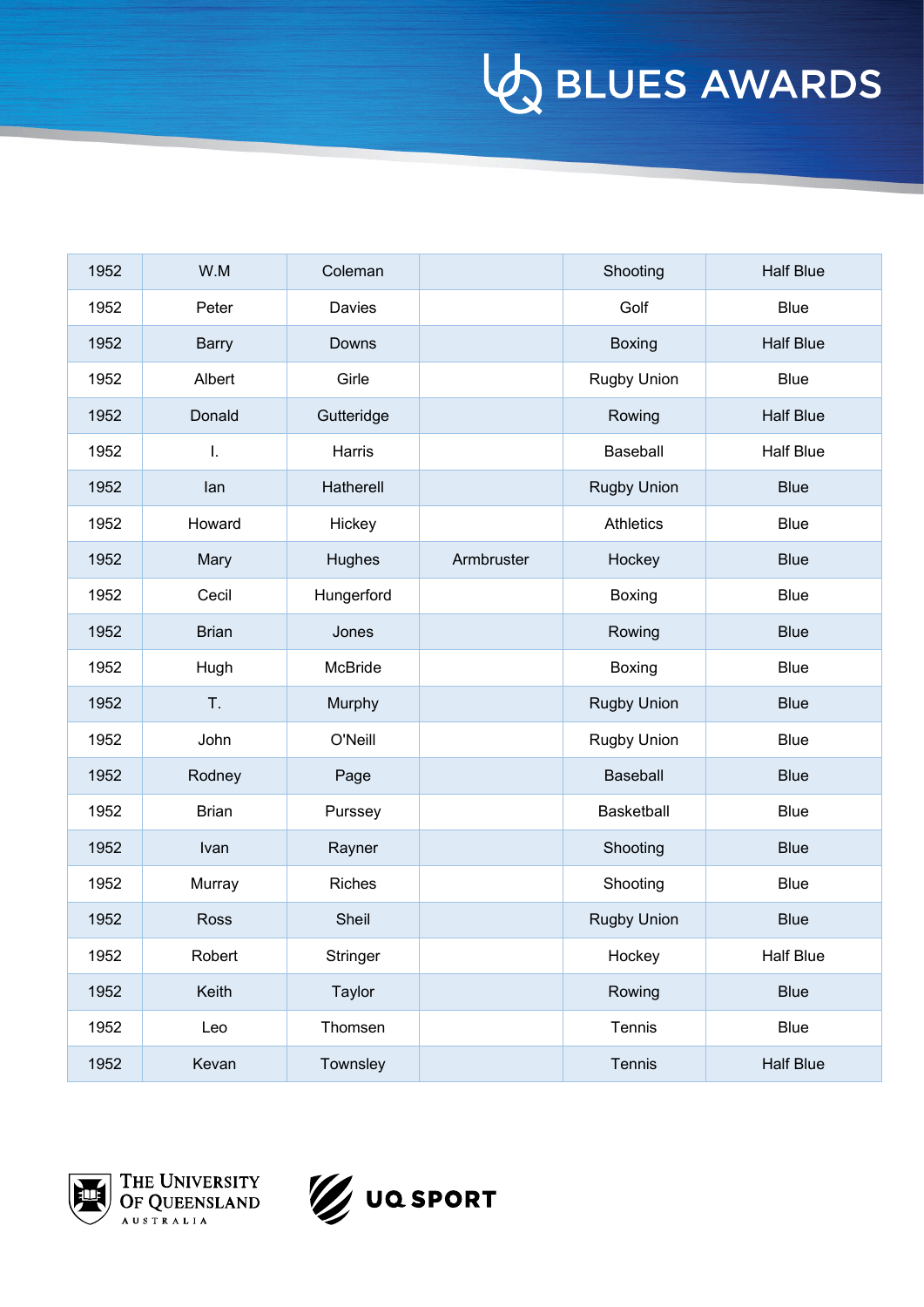| 1952 | Charles     | Wilson           |            | <b>Rugby Union</b>    | <b>Blue</b>      |
|------|-------------|------------------|------------|-----------------------|------------------|
| 1953 | Noela       | Alcorn           | Bainbridge | <b>Athletics</b>      | <b>Half Blue</b> |
| 1953 | James       | <b>Barker</b>    |            | Rowing                | <b>Half Blue</b> |
| 1953 | Alan        | Battaglene       |            | Rowing                | <b>Blue</b>      |
| 1953 | William     | <b>Blake</b>     |            | Swimming              | <b>Blue</b>      |
| 1953 | <b>Neil</b> | <b>Brice</b>     |            | <b>Athletics</b>      | <b>Half Blue</b> |
| 1953 | John        | <b>Briggs</b>    |            | Hockey                | <b>Blue</b>      |
| 1953 | Choi Hin    | Chong            |            | Badminton             | <b>Blue</b>      |
| 1953 | David       | Cohen            |            | Golf                  | <b>Half Blue</b> |
| 1953 | John        | Craig            |            | <b>Rugby Union</b>    | <b>Half Blue</b> |
| 1953 | Lloyd       | Donaldson        |            | <b>Athletics</b>      | <b>Blue</b>      |
| 1953 | Kevin       | Duffy            |            | Cricket               | <b>Blue</b>      |
| 1953 | Sheena      | Dyason           |            | Netball               | <b>Half Blue</b> |
| 1953 | Don         | Glasgow          |            | <b>Rifle Shooting</b> | <b>Half Blue</b> |
| 1953 | Paul        | Hagan            |            | Baseball              | <b>Half Blue</b> |
| 1953 | Robert      | <b>Hitchcock</b> |            | Rowing                | <b>Half Blue</b> |
| 1953 | Bernard     | Jacks            |            | <b>Athletics</b>      | <b>Half Blue</b> |
| 1953 | Allan       | Kemp             |            | Hockey                | <b>Half Blue</b> |
| 1953 | Jack        | Lanham           |            | Boxing                | <b>Half Blue</b> |
| 1953 | Robert      | MacDonald        |            | Rowing                | <b>Half Blue</b> |
| 1953 | lan         | MacGowan         |            | Boxing                | Blue             |
| 1953 | Elizabeth   | Marks            |            | Netball               | <b>Half Blue</b> |
| 1953 | Lewis       | Martin           |            | Golf                  | <b>Half Blue</b> |



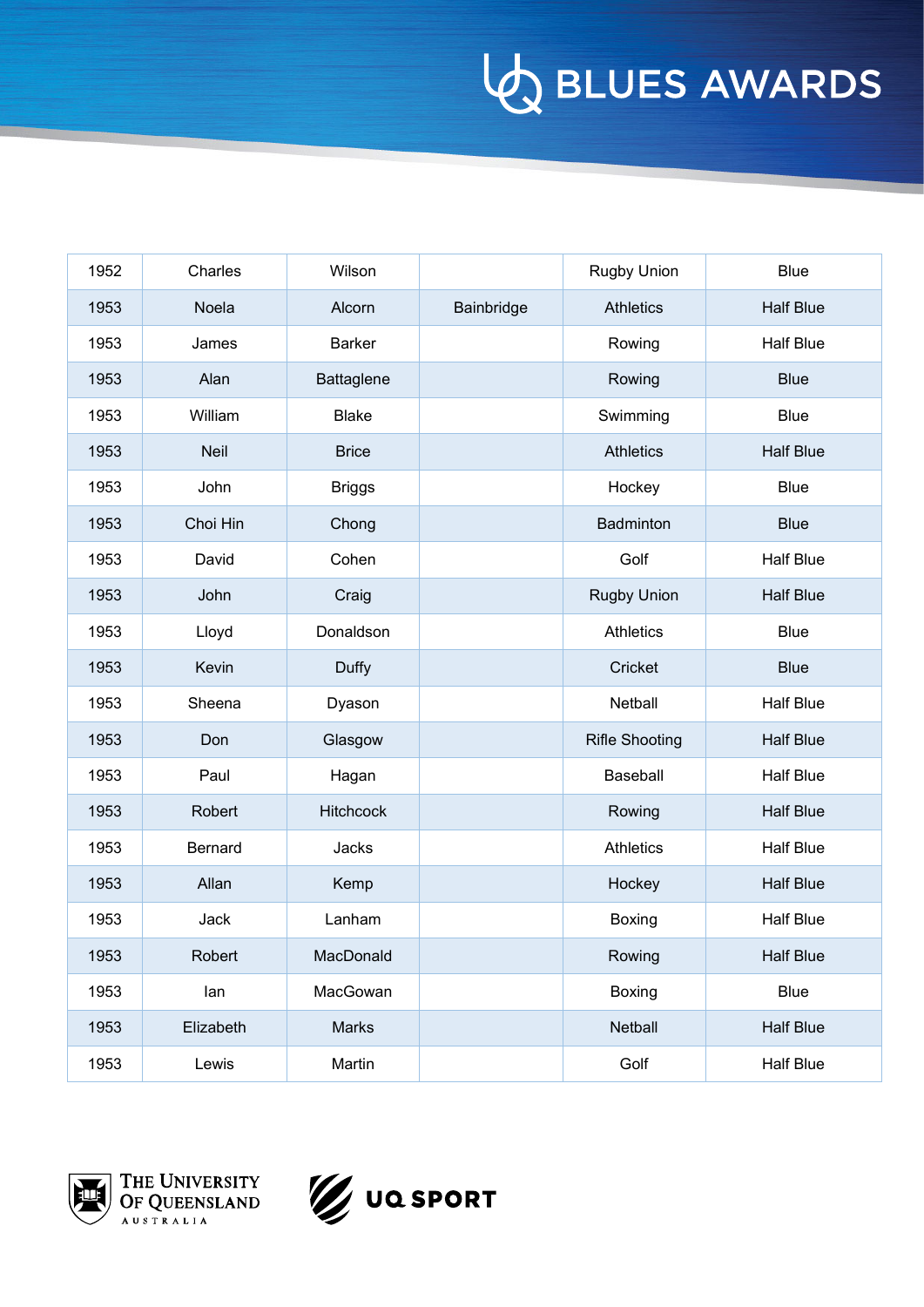| 1953 | Charlie      | Mengel           |             | <b>Baseball</b>    | <b>Half Blue</b> |
|------|--------------|------------------|-------------|--------------------|------------------|
| 1953 | Robert       | Needham          |             | Golf               | <b>Half Blue</b> |
| 1953 | David        | O'Sullivan       |             | Cricket            | <b>Half Blue</b> |
| 1953 | David        | O'Sullivan       |             | Tennis             | <b>Blue</b>      |
| 1953 | Robert       | Rayner           |             | Basketball         | <b>Half Blue</b> |
| 1953 | Laurence     | Ridgway          |             | Tennis             | <b>Blue</b>      |
| 1953 | John         | <b>Riley</b>     |             | <b>Rugby Union</b> | <b>Blue</b>      |
| 1953 | Neil         | <b>Roberts</b>   |             | Tennis             | <b>Half Blue</b> |
| 1953 | Glen         | Sheil            |             | <b>Rugby Union</b> | <b>Blue</b>      |
| 1953 | Alexis       | Shevtzoff        |             | Hockey             | <b>Half Blue</b> |
| 1953 | William      | Thomas           |             | Basketball         | <b>Half Blue</b> |
| 1953 | John         | Thompson         |             | <b>Rugby Union</b> | <b>Half Blue</b> |
| 1953 | Chris        | T'sai            |             | Badminton          | <b>Blue</b>      |
| 1953 | Janet        | Viertel          | <b>Teys</b> | Hockey             | <b>Half Blue</b> |
| 1953 | John         | Waller           |             | <b>Athletics</b>   | <b>Blue</b>      |
| 1953 | Hubert       | <b>Withers</b>   |             | Rowing             | <b>Half Blue</b> |
| 1953 | Evan         | Wright           |             | Tennis             | <b>Half Blue</b> |
| 1954 | Beverley     | Abbott           | Sheil       | Tennis             | <b>Half Blue</b> |
| 1954 | Robert       | Andrew           |             | Rowing             | <b>Half Blue</b> |
| 1954 | Ivan         | Barton           |             | Hockey             | <b>Half Blue</b> |
| 1954 | Yash pal     | Beri             |             | Badminton          | <b>Half Blue</b> |
| 1954 | Anthony      | <b>Blue</b>      |             | Athletics          | <b>Half Blue</b> |
| 1954 | <b>Brian</b> | <b>Brannelly</b> |             | Baseball           | <b>Half Blue</b> |



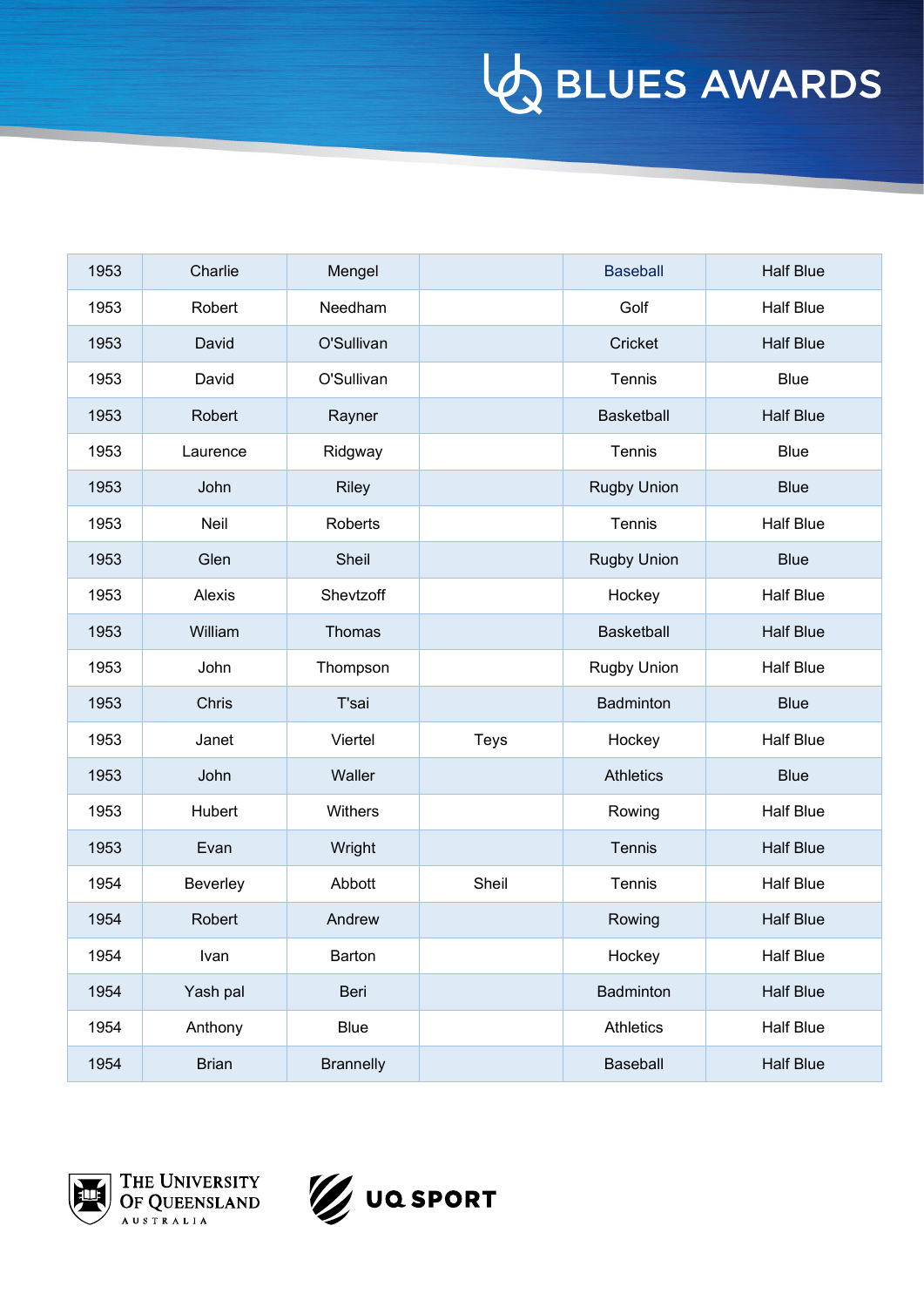| 1954 | lan          | Cary         | Golf               | <b>Blue</b>      |
|------|--------------|--------------|--------------------|------------------|
| 1954 | David        | Cooper       | Shooting           | <b>Half Blue</b> |
| 1954 | Rodney       | Cormie       | Hockey             | <b>Half Blue</b> |
| 1954 | Donald       | Gutteridge   | Rowing             | <b>Blue</b>      |
| 1954 | Jeanette     | Knox         | Hockey             | <b>Half Blue</b> |
| 1954 | Kerry        | Larkin       | <b>Rugby Union</b> | <b>Half Blue</b> |
| 1954 | Antony       | Lawton       | Rowing             | <b>Half Blue</b> |
| 1954 | Elizabeth    | <b>Marks</b> | Netball            | <b>Blue</b>      |
| 1954 | A.D.         | Melzer       | <b>Athletics</b>   | <b>Blue</b>      |
| 1954 | Robert       | Mihell       | Tennis             | <b>Half Blue</b> |
| 1954 | lan          | Miller       | Baseball           | <b>Half Blue</b> |
| 1954 | Peter        | Miller       | Golf               | <b>Half Blue</b> |
| 1954 | Audrey       | Morwood      | Netball            | <b>Half Blue</b> |
| 1954 | R.D.         | Nilsson      | Shooting           | <b>Half Blue</b> |
| 1954 | Ε.           | O'Brien      | Rugby Union        | <b>Blue</b>      |
| 1954 | <b>Bob</b>   | Peirce       | Golf               | <b>Half Blue</b> |
| 1954 | Rodney       | Rogers       | Swimming           | <b>Half Blue</b> |
| 1954 | Col          | Ryan         | Tennis             | <b>Half Blue</b> |
| 1954 | Colin        | Samundsett   | Shooting           | <b>Half Blue</b> |
| 1954 | <b>Brian</b> | Schaumberg   | <b>Boxing</b>      | <b>Half Blue</b> |
| 1954 | Lois         | Schultz      | Tennis             | <b>Half Blue</b> |
| 1954 | Kenneth      | Sue          | Hockey             | <b>Half Blue</b> |
| 1954 | John         | Thompson     | Rugby Union        | Blue             |



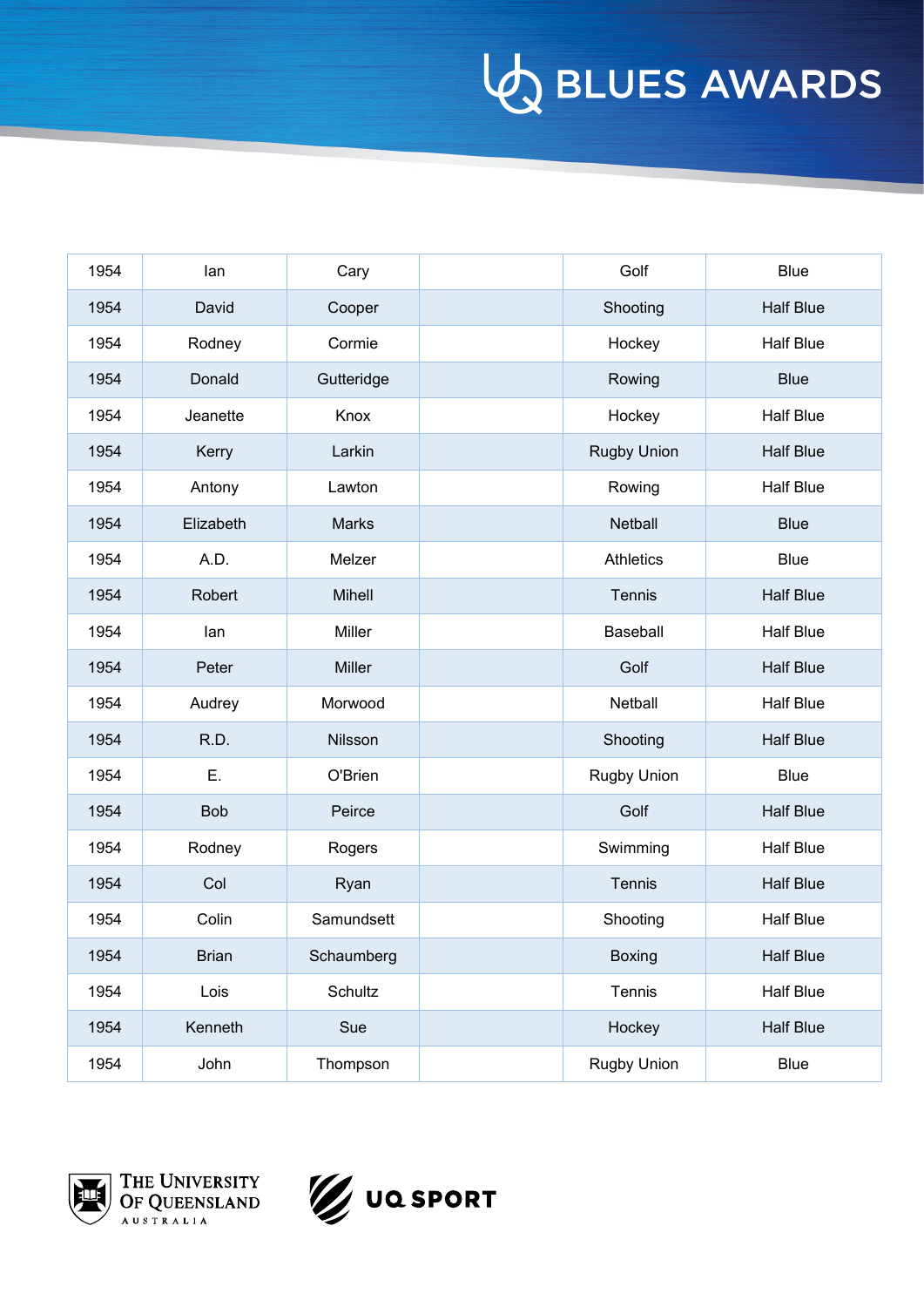| 1954 | Noreen       | Wilcox         |                  | Hockey           | <b>Half Blue</b> |
|------|--------------|----------------|------------------|------------------|------------------|
| 1954 | R.A.         | Wiles          |                  | Basketball       | <b>Half Blue</b> |
| 1954 | Hubert       | <b>Withers</b> |                  | Rowing           | <b>Blue</b>      |
| 1955 | Joan         | Ainsworth      | Decker           | Tennis           | <b>Half Blue</b> |
| 1955 | Robert       | Andrew         |                  | Rowing           | <b>Blue</b>      |
| 1955 | Wilfred      | Arnold         |                  | Swimming         | <b>Blue</b>      |
| 1955 | John         | <b>Barrett</b> |                  | Shooting         | <b>Half Blue</b> |
| 1955 | Ivan         | Barton         |                  | Hockey           | <b>Blue</b>      |
| 1955 | John         | Bell           |                  | Golf             | <b>Half Blue</b> |
| 1955 | Graham       | <b>Bond</b>    |                  | Gymnastics       | <b>Blue</b>      |
| 1955 | Frederick    | <b>Bond</b>    |                  | Shooting         | <b>Half Blue</b> |
| 1955 | Malcolm      | <b>Brew</b>    |                  | Rugby Union      | <b>Blue</b>      |
| 1955 | F.           | Choong         |                  | Badminton        | <b>Blue</b>      |
| 1955 | Roma         | Cooke          | Allan            | Swimming         | <b>Half Blue</b> |
| 1955 | Rodney       | Cormie         |                  | Hockey           | <b>Blue</b>      |
| 1955 | Ailsa        | Cormie         | McMurray         | Hockey           | <b>Blue</b>      |
| 1955 | Judith       | Cormie         | McGoggan         | Hockey           | <b>Blue</b>      |
| 1955 | George       | Cridland       |                  | Rugby Union      | <b>Half Blue</b> |
| 1955 | R.           | Davidson       |                  | Rowing           | <b>Half Blue</b> |
| 1955 | Sheena       | Dyason         |                  | Netball          | Blue             |
| 1955 | Keith        | Free           |                  | Basketball       | <b>Half Blue</b> |
| 1955 | <b>Betty</b> | Grigg          | <b>Bradfield</b> | Tennis           | <b>Half Blue</b> |
| 1955 | Bernard      | Jacks          |                  | <b>Athletics</b> | <b>Blue</b>      |



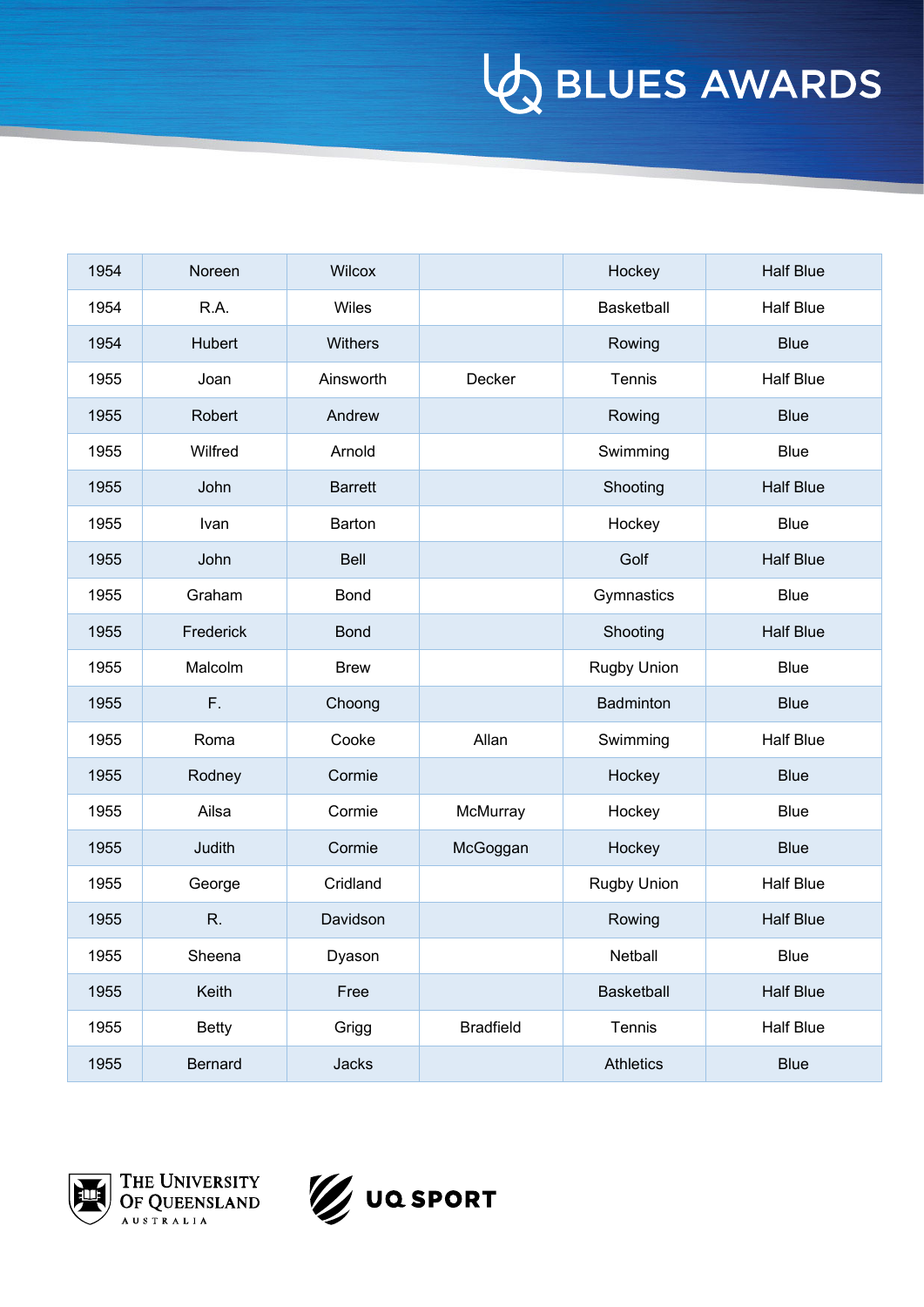| 1955 | Allan         | Kemp           |        | Hockey                 | <b>Blue</b>      |
|------|---------------|----------------|--------|------------------------|------------------|
| 1955 | Jack          | Lanham         |        | <b>Boxing</b>          | <b>Blue</b>      |
| 1955 | Ray           | Lanham         |        | Boxing                 | <b>Half Blue</b> |
| 1955 | Kerry         | Larkin         |        | <b>Rugby Union</b>     | <b>Blue</b>      |
| 1955 | Trevor        | Manteit        |        | <b>Rugby Union</b>     | <b>Half Blue</b> |
| 1955 | Charlie       | Mengel         |        | <b>Baseball</b>        | <b>Blue</b>      |
| 1955 | Robert        | Mihell         |        | Tennis                 | <b>Blue</b>      |
| 1955 | Audrey        | Morwood        |        | Netball                | <b>Blue</b>      |
| 1955 | Sallyann      | O'Brien        | Rooney | Netball                | <b>Half Blue</b> |
| 1955 | <b>Brian</b>  | Schaumberg     |        | <b>Boxing</b>          | <b>Blue</b>      |
| 1955 | Lim Ah        | Soo            |        | Badminton              | <b>Blue</b>      |
| 1955 | Jin keat      | Tan            |        | Badminton              | <b>Blue</b>      |
| 1955 | <b>Bryan</b>  | Todd           |        | Shooting               | <b>Blue</b>      |
| 1955 | Ken           | Waller         |        | <b>Rugby Union</b>     | <b>Blue</b>      |
| 1955 | Cyrus         | Weld           |        | Swimming               | <b>Blue</b>      |
| 1955 | R.A.          | Wiles          |        | Basketball             | <b>Blue</b>      |
| 1956 | Joan          | Ainsworth      | Decker | Tennis                 | <b>Blue</b>      |
| 1956 | <b>Bruce</b>  | <b>Barnett</b> |        | <b>Athletics</b>       | <b>Blue</b>      |
| 1956 | John          | <b>Barrett</b> |        | Shooting               | <b>Blue</b>      |
| 1956 | <b>Thomas</b> | <b>Baxter</b>  |        | <b>Rugby Union</b>     | <b>Blue</b>      |
| 1956 | Anthony       | <b>Blue</b>    |        | Athletics              | Blue             |
| 1956 | Charles       | <b>Bosel</b>   |        | Tennis                 | <b>Half Blue</b> |
| 1956 | <b>Brian</b>  | Cock           |        | Australian<br>Football | <b>Half Blue</b> |



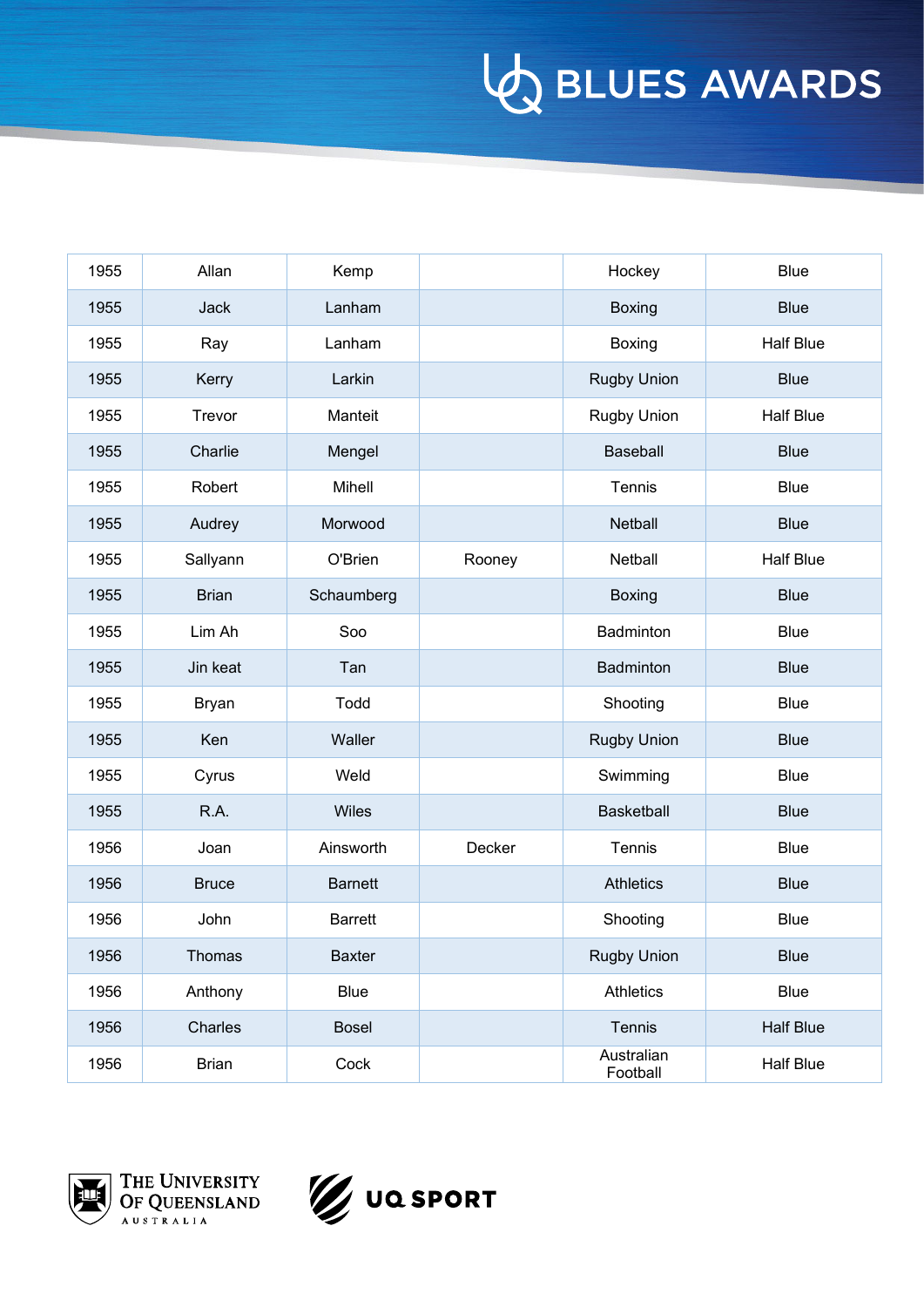| 1956 | Trevor       | Cory          |                  | Cricket            | <b>Blue</b>      |
|------|--------------|---------------|------------------|--------------------|------------------|
| 1956 | Neil         | <b>Divett</b> |                  | Hockey             | <b>Half Blue</b> |
| 1956 | Ken          | Donald        |                  | <b>Athletics</b>   | <b>Blue</b>      |
| 1956 | <b>Betty</b> | Grigg         | <b>Bradfield</b> | Tennis             | <b>Blue</b>      |
| 1956 | Peter        | Hall          |                  | <b>Athletics</b>   | <b>Blue</b>      |
| 1956 | George       | Hay           |                  | Basketball         | <b>Half Blue</b> |
| 1956 | Noel         | Holt          |                  | Basketball         | <b>Half Blue</b> |
| 1956 | Carlie       | Horrigan      | Hawkins          | Fencing            | <b>Blue</b>      |
| 1956 | Hugh         | Lavery        |                  | Hockey             | <b>Half Blue</b> |
| 1956 | See chim     | Leong         |                  | Badminton          | <b>Blue</b>      |
| 1956 | T.           | Lim           |                  | Badminton          | <b>Blue</b>      |
| 1956 | Mervyn       | Litzow        |                  | <b>Athletics</b>   | <b>Half Blue</b> |
| 1956 | Trevor       | Manteit       |                  | <b>Rugby Union</b> | <b>Blue</b>      |
| 1956 | Eric         | Mckeague      |                  | Rowing             | <b>Half Blue</b> |
| 1956 | Charlie      | Mengel        |                  | Cricket            | <b>Blue</b>      |
| 1956 | Ρ.           | Munro         |                  | Shooting           | <b>Half Blue</b> |
| 1956 | John         | <b>Noble</b>  |                  | <b>Athletics</b>   | <b>Half Blue</b> |
| 1956 | Michael      | Nugent        |                  | Rugby Union        | <b>Half Blue</b> |
| 1956 | Sallyann     | O'Brien       | Rooney           | Netball            | <b>Blue</b>      |
| 1956 | Heather      | Patrick       | McBride          | Swimming           | <b>Half Blue</b> |
| 1956 | Colin        | Samundsett    |                  | Shooting           | <b>Blue</b>      |
| 1956 | John         | Snelling      |                  | Rowing             | Half Blue        |
| 1956 | Helen        | <b>Theile</b> |                  | Swimming           | <b>Half Blue</b> |



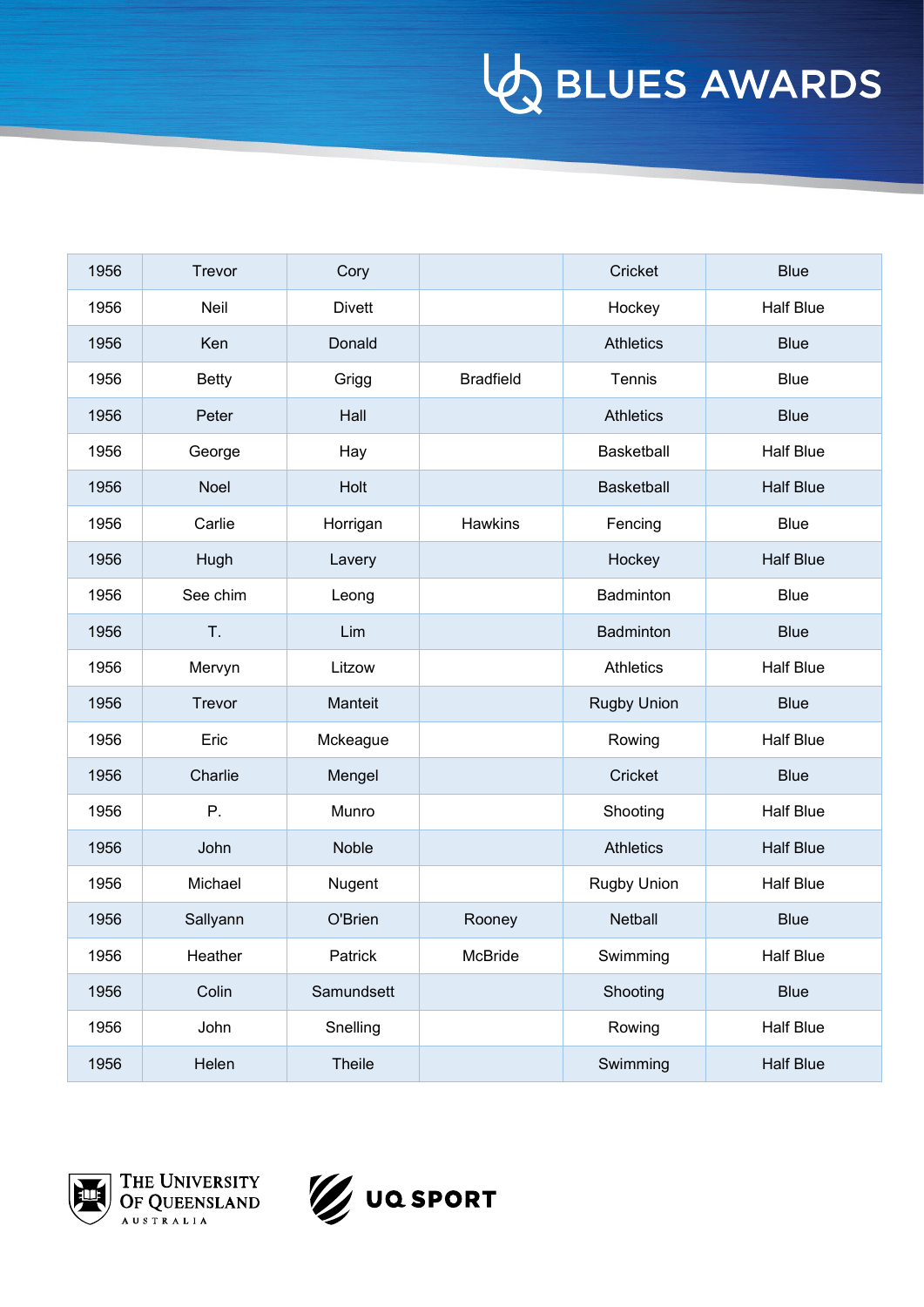| 1956 | Edward      | Turley          |          | <b>Rugby Union</b>  | <b>Half Blue</b> |
|------|-------------|-----------------|----------|---------------------|------------------|
| 1956 | D.          | Walker          |          | Netball             | <b>Half Blue</b> |
| 1956 | Garth       | Wenck           |          | Hockey              | <b>Half Blue</b> |
| 1956 | Gem         | Wonnacott       | Marshall | Hockey              | <b>Blue</b>      |
| 1956 | Alexander   | Yakimoff        |          | Football (Soccer)   | <b>Half Blue</b> |
| 1957 | Ray         | Anderson        |          | <b>Table Tennis</b> | <b>Half Blue</b> |
| 1957 | Leith       | Andrews         |          | Rowing              | <b>Blue</b>      |
| 1957 | Frederick   | <b>Bond</b>     |          | Shooting            | <b>Blue</b>      |
| 1957 | Elizabeth   | <b>Bradford</b> |          | Rowing              | <b>Half Blue</b> |
| 1957 | Geoffrey    | <b>Brown</b>    |          | Golf                | <b>Half Blue</b> |
| 1957 | Judy        | Campbell        | Snelling | Rowing              | <b>Half Blue</b> |
| 1957 | Kee sam     | Chin            |          | <b>Badminton</b>    | <b>Half Blue</b> |
| 1957 | Barton      | Clark           |          | Rowing              | <b>Half Blue</b> |
| 1957 | Robert      | Da Costa        |          | Fencing             | <b>Half Blue</b> |
| 1957 | Ken         | Donald          |          | Rugby Union         | <b>Blue</b>      |
| 1957 | Don         | Glasgow         |          | Shooting            | <b>Blue</b>      |
| 1957 | Neil        | Goldsmith       |          | <b>Athletics</b>    | <b>Blue</b>      |
| 1957 | <b>Ross</b> | Greet           |          | Fencing             | <b>Half Blue</b> |
| 1957 | Ann         | Hutcheson       |          | Fencing             | <b>Half Blue</b> |
| 1957 | Peter       | James           |          | <b>Rugby Union</b>  | <b>Half Blue</b> |
| 1957 | Jan         | Kelly           | Pollard  | Fencing             | <b>Half Blue</b> |
| 1957 | John        | Kingston        |          | Rowing              | <b>Half Blue</b> |
| 1957 | Michael     | Knowles         |          | <b>Rugby Union</b>  | <b>Half Blue</b> |



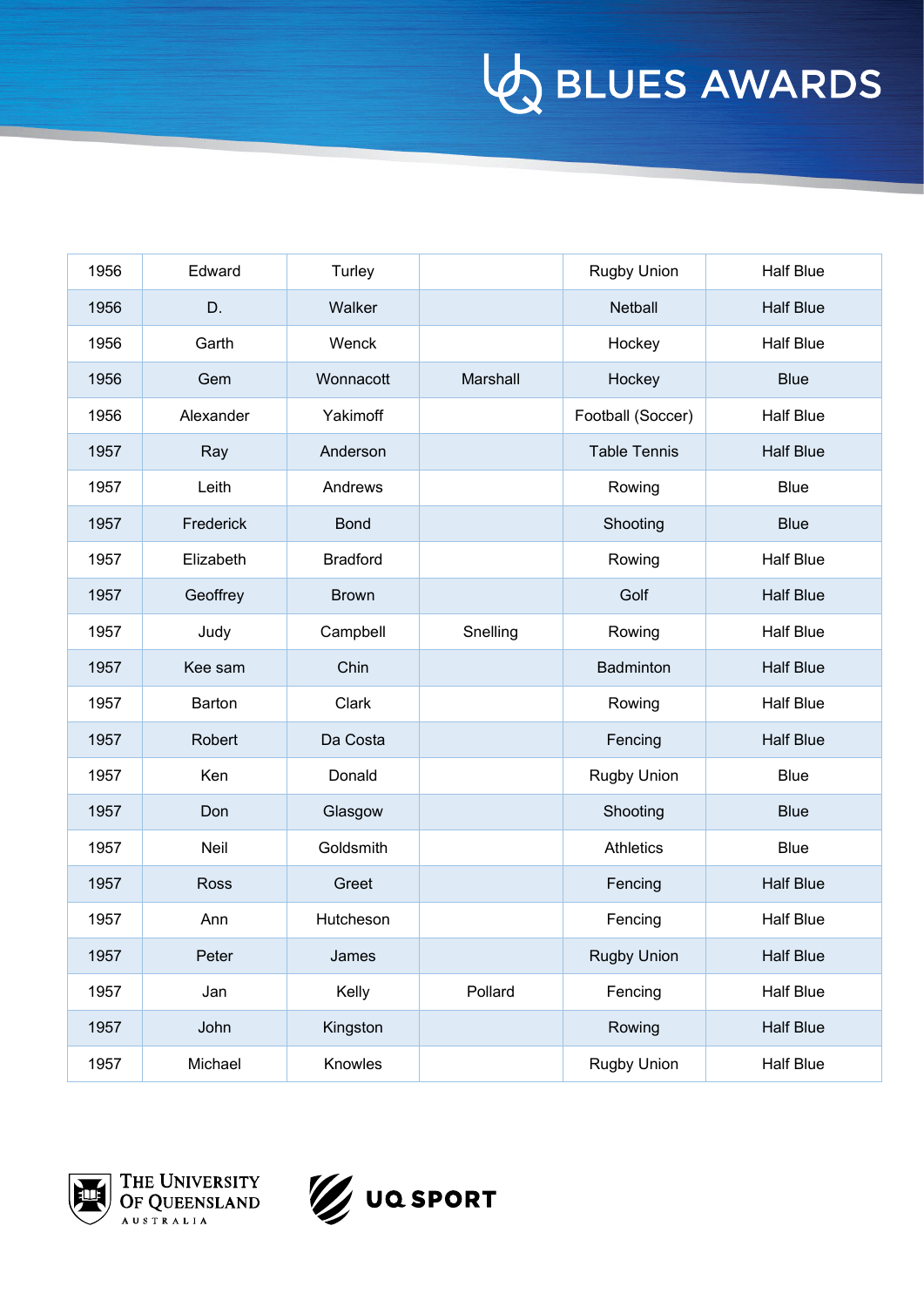| 1957 | Ray          | Lanham        |                | Boxing             | <b>Blue</b>      |
|------|--------------|---------------|----------------|--------------------|------------------|
| 1957 | Margaret     | Lilley        | Price          | Rowing             | <b>Half Blue</b> |
| 1957 | John         | McBryde       |                | Hockey             | <b>Half Blue</b> |
| 1957 | Rae          | <b>McKim</b>  | Michod         | Hockey             | <b>Half Blue</b> |
| 1957 | Robert       | Mihell        |                | <b>Baseball</b>    | <b>Half Blue</b> |
| 1957 | Robert       | Mihell        |                | Cricket            | <b>Blue</b>      |
| 1957 | lan          | <b>Miller</b> |                | Baseball           | <b>Blue</b>      |
| 1957 | Utkatu       | Naiker        |                | Football (Soccer)  | <b>Half Blue</b> |
| 1957 | Alan         | Newsome       |                | Rowing             | <b>Blue</b>      |
| 1957 | G.           | Oey           |                | Football (Soccer)  | <b>Blue</b>      |
| 1957 | George       | Osbaldiston   |                | <b>Rugby Union</b> | <b>Half Blue</b> |
| 1957 | Kathleen     | Parer         | Martin         | Fencing            | <b>Blue</b>      |
| 1957 | Heather      | Patrick       | <b>McBride</b> | Swimming           | <b>Blue</b>      |
| 1957 | George       | Pearce        |                | Shooting           | <b>Half Blue</b> |
| 1957 | <b>Bruce</b> | Phillips      |                | <b>Athletics</b>   | <b>Half Blue</b> |
| 1957 | Wing Choong  | Poon          |                | Badminton          | <b>Blue</b>      |
| 1957 | Lance        | Potter        |                | <b>Boxing</b>      | <b>Half Blue</b> |
| 1957 | Shirley      | Shaw          |                | Netball            | <b>Half Blue</b> |
| 1957 | John         | Snelling      |                | Rowing             | <b>Blue</b>      |
| 1957 | Imants       | Terauds       |                | Fencing            | <b>Blue</b>      |
| 1957 | David        | Theile        |                | Swimming           | <b>Blue</b>      |
| 1957 | Garth        | Wenck         |                | Hockey             | Blue             |
| 1958 | lan          | Alfredson     |                | Fencing            | <b>Half Blue</b> |



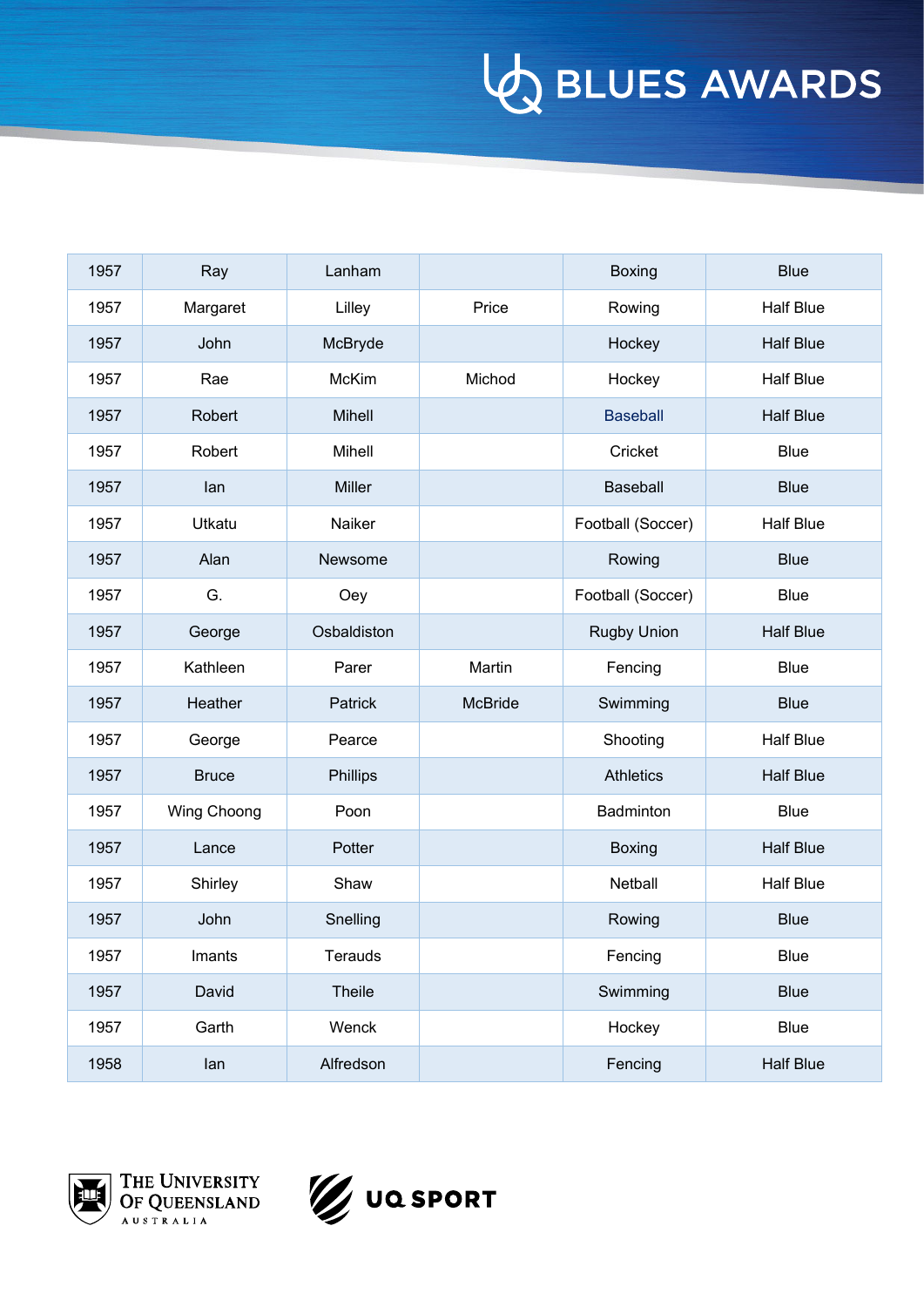| 1958 | Elizabeth     | Allan           |          | Rowing                 | <b>Half Blue</b> |
|------|---------------|-----------------|----------|------------------------|------------------|
| 1958 | Peter         | Apel            |          | Rowing                 | <b>Blue</b>      |
| 1958 | <b>Balkar</b> | <b>Bains</b>    |          | Football (Soccer)      | <b>Half Blue</b> |
| 1958 | Rhelma        | <b>Barnett</b>  | Pringle  | <b>Athletics</b>       | <b>Blue</b>      |
| 1958 | Margaret      | <b>Bartlett</b> | Lander   | Rowing                 | <b>Half Blue</b> |
| 1958 | David         | Bedgood         |          | <b>Rugby Union</b>     | <b>Half Blue</b> |
| 1958 | Charles       | <b>Bosel</b>    |          | Tennis                 | <b>Blue</b>      |
| 1958 | Anthony       | <b>Burge</b>    |          | Australian<br>Football | <b>Blue</b>      |
| 1958 | Julianne      | Charles         |          | Badminton              | <b>Half Blue</b> |
| 1958 | <b>Barton</b> | Clarke          |          | Rowing                 | <b>Blue</b>      |
| 1958 | lan           | Cooke           |          | Rowing                 | <b>Blue</b>      |
| 1958 | Dawn          | Creese          | Guyomar  | <b>Athletics</b>       | <b>Blue</b>      |
| 1958 | Robert        | Da Costa        |          | Fencing                | <b>Blue</b>      |
| 1958 | R.            | Davis           |          | Gymnastics             | <b>Blue</b>      |
| 1958 | Margaret      | Dearlove        | Lee      | Badminton              | <b>Half Blue</b> |
| 1958 | Patrick       | Dempsey         |          | <b>Athletics</b>       | <b>Half Blue</b> |
| 1958 | Jeanette      | Donnelly        | Townsend | Badminton              | <b>Half Blue</b> |
| 1958 | Anthony       | Dowling         |          | Swimming               | <b>Half Blue</b> |
| 1958 | John          | <b>Drewe</b>    |          | Rowing                 | <b>Half Blue</b> |
| 1958 | Guri          | Duro            |          | <b>Basketball</b>      | <b>Half Blue</b> |
| 1958 | David         | Fraser          |          | <b>Athletics</b>       | <b>Blue</b>      |
| 1958 | Ross          | Greet           |          | Fencing                | <b>Blue</b>      |
| 1958 | Ron           | Hambleton       |          | Tennis                 | Half Blue        |



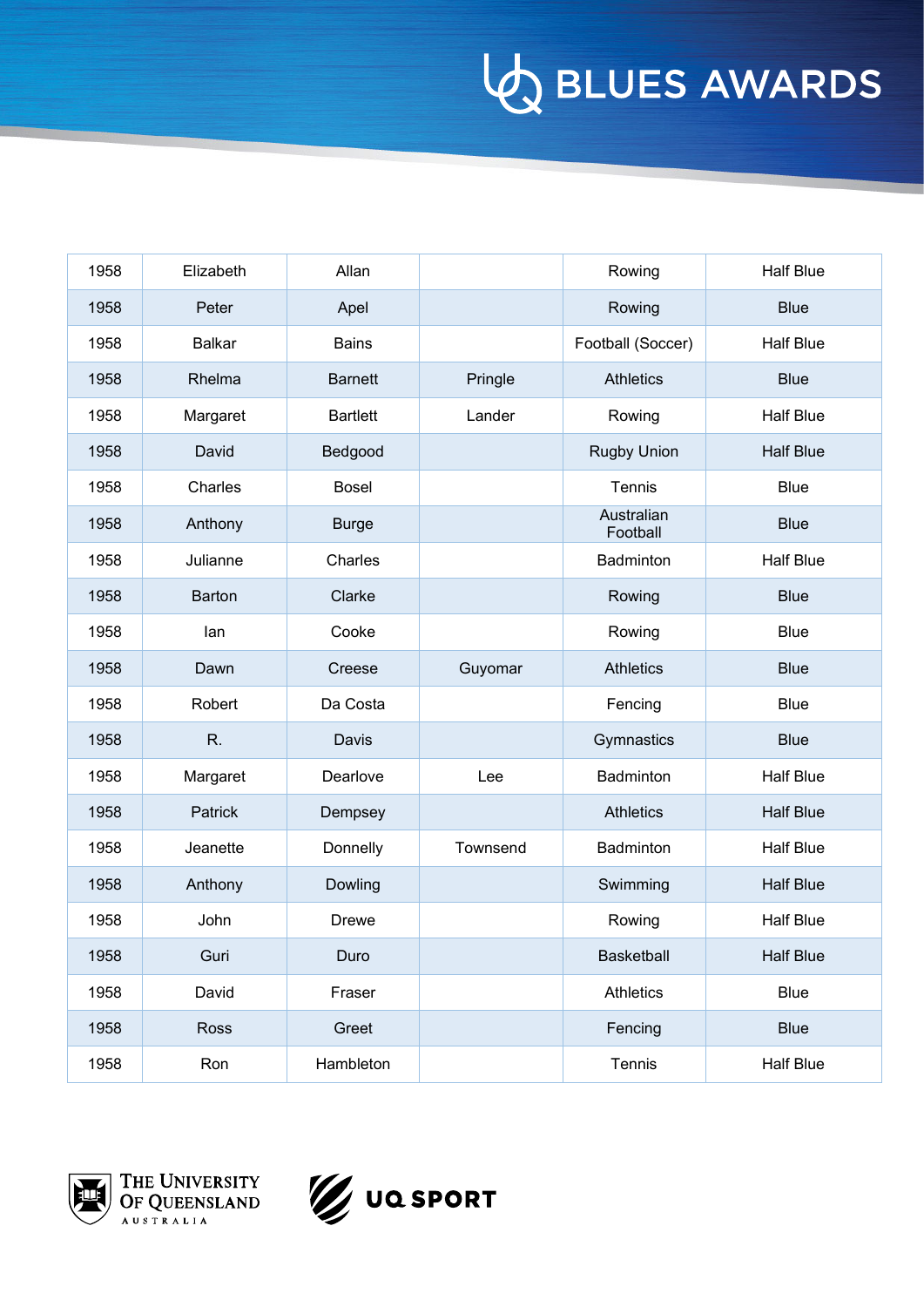| 1958 | <b>Barry</b>  | Hoffensetz  |         | <b>Athletics</b>    | <b>Blue</b>      |
|------|---------------|-------------|---------|---------------------|------------------|
| 1958 | Jo            | Hogan       |         | Fencing             | <b>Half Blue</b> |
| 1958 | John          | Ireland     |         | Rowing              | <b>Half Blue</b> |
| 1958 | Raymond       | James       |         | <b>Athletics</b>    | <b>Half Blue</b> |
| 1958 | Robert        | James       |         | <b>Athletics</b>    | <b>Half Blue</b> |
| 1958 | Peter         | James       |         | <b>Rugby Union</b>  | <b>Blue</b>      |
| 1958 | Gordon        | Johnson     |         | <b>Table Tennis</b> | <b>Half Blue</b> |
| 1958 | Peter         | Jorss       |         | Rowing              | <b>Blue</b>      |
| 1958 | Jan           | Kelly       | Pollard | Fencing             | <b>Blue</b>      |
| 1958 | T.P.          | Lee         |         | Badminton           | <b>Half Blue</b> |
| 1958 | Kok Kheong    | Liew        |         | Badminton           | <b>Half Blue</b> |
| 1958 | <b>Travis</b> | Lindenmayer |         | <b>Rugby Union</b>  | <b>Half Blue</b> |
| 1958 | Lola          | Mavor-Green | Green   | Softball            | <b>Half Blue</b> |
| 1958 | lan           | Mayes       |         | Rowing              | <b>Blue</b>      |
| 1958 | John          | McBryde     |         | Hockey              | <b>Blue</b>      |
| 1958 | Rae           | McKim       | Michod  | Hockey              | <b>Blue</b>      |
| 1958 | David         | Munt        |         | Hockey              | <b>Half Blue</b> |
| 1958 | Τ.            | Murphy      |         | Rugby Union         | <b>Half Blue</b> |
| 1958 | Michael       | Neaverson   |         | Football (Soccer)   | <b>Half Blue</b> |
| 1958 | Meredith      | Osmond      | Cullen  | Hockey              | Half Blue        |
| 1958 | <b>Brian</b>  | Palmer      |         | Rowing              | <b>Blue</b>      |
| 1958 | <b>Bruce</b>  | Phillips    |         | Athletics           | Blue             |
| 1958 | D.            | Purdy       |         | Rowing              | <b>Half Blue</b> |



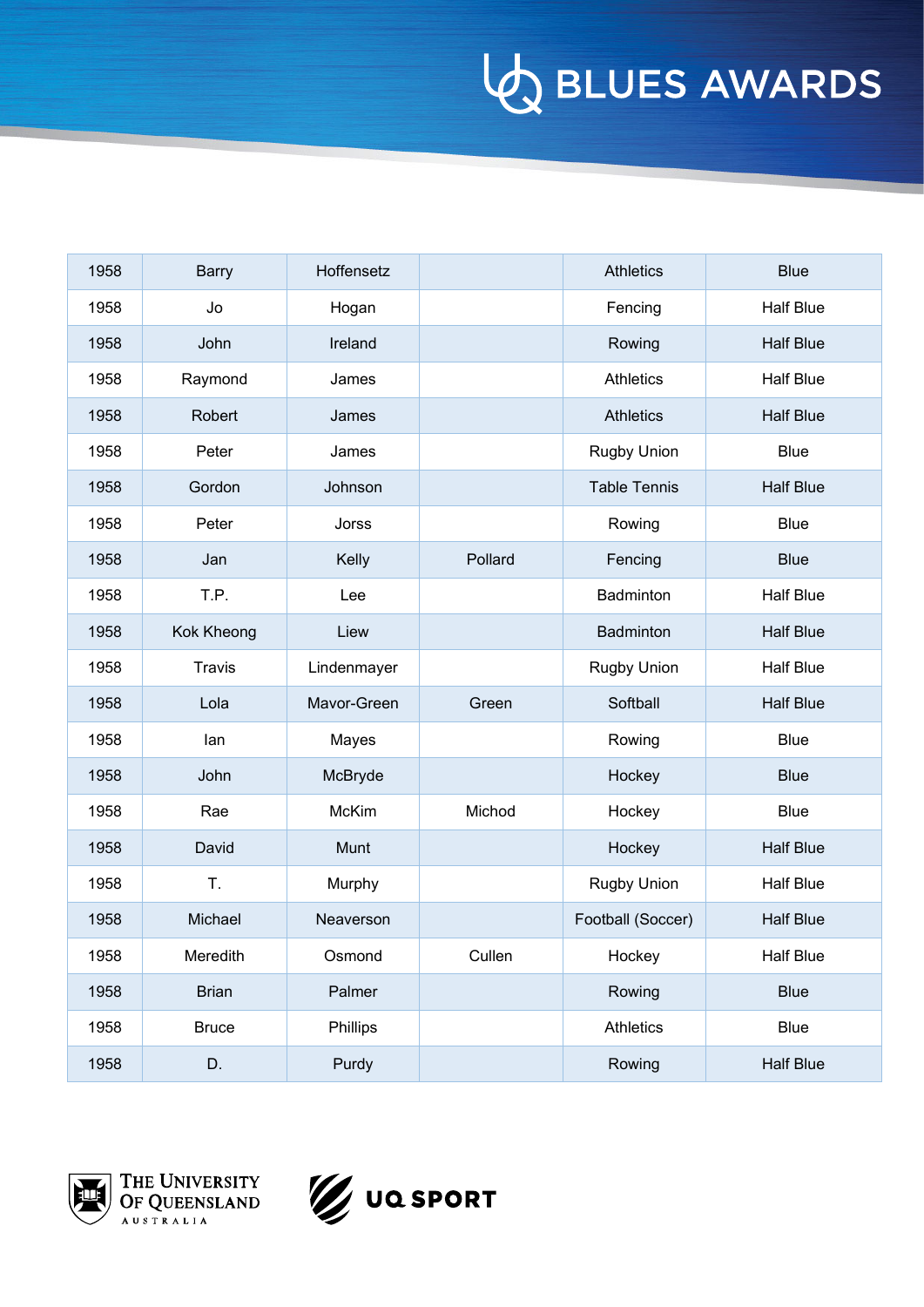| 1958 | Robert       | Rayner          |             | Basketball        | <b>Blue</b>      |
|------|--------------|-----------------|-------------|-------------------|------------------|
| 1958 | Ronald       | Reeve           |             | Gymnastics        | <b>Half Blue</b> |
| 1958 | Heather      | Scraggs         |             | Hockey            | <b>Half Blue</b> |
| 1958 | Α.           | Singh           |             | Badminton         | <b>Blue</b>      |
| 1958 | Sylvia       | Smith           | Stannard    | Softball          | <b>Half Blue</b> |
| 1958 | Wendy        | <b>Stephens</b> |             | Fencing           | <b>Blue</b>      |
| 1958 | <b>Beris</b> | Townsend        | <b>Bush</b> | Badminton         | <b>Half Blue</b> |
| 1959 | Peter        | Andersen        |             | Swimming          | <b>Blue</b>      |
| 1959 | Rhelma       | <b>Barnett</b>  | Pringle     | Hockey & Softball | <b>Half Blue</b> |
| 1959 | Elaine       | <b>Barry</b>    |             | Hockey            | <b>Half Blue</b> |
| 1959 | David        | Bedgood         |             | Rugby Union       | <b>Blue</b>      |
| 1959 | lan          | Callinan        |             | Cricket           | <b>Half Blue</b> |
| 1959 | Pauline      | Cole            |             | Swimming          | <b>Blue</b>      |
| 1959 | Allen        | Crawley         |             | <b>Athletics</b>  | <b>Half Blue</b> |
| 1959 | Jeanette     | Donnelly        | Townsend    | Badminton         | <b>Blue</b>      |
| 1959 | John         | <b>Drewe</b>    |             | Rowing            | <b>Blue</b>      |
| 1959 | Nelson       | English         |             | Golf              | <b>Half Blue</b> |
| 1959 | Lorraine     | Fenton          |             | Badminton         | <b>Blue</b>      |
| 1959 | Ross         | Finemore        |             | Rugby Union       | <b>Half Blue</b> |
| 1959 | Michael      | Gallagher       |             | Squash            | <b>Half Blue</b> |
| 1959 | Richard      | Grice           |             | Cricket           | <b>Half Blue</b> |
| 1959 | Jules        | Guerassimoff    |             | Athletics         | <b>Blue</b>      |
| 1959 | Aster        | Gusthart        | Creasey     | Softball          | <b>Blue</b>      |



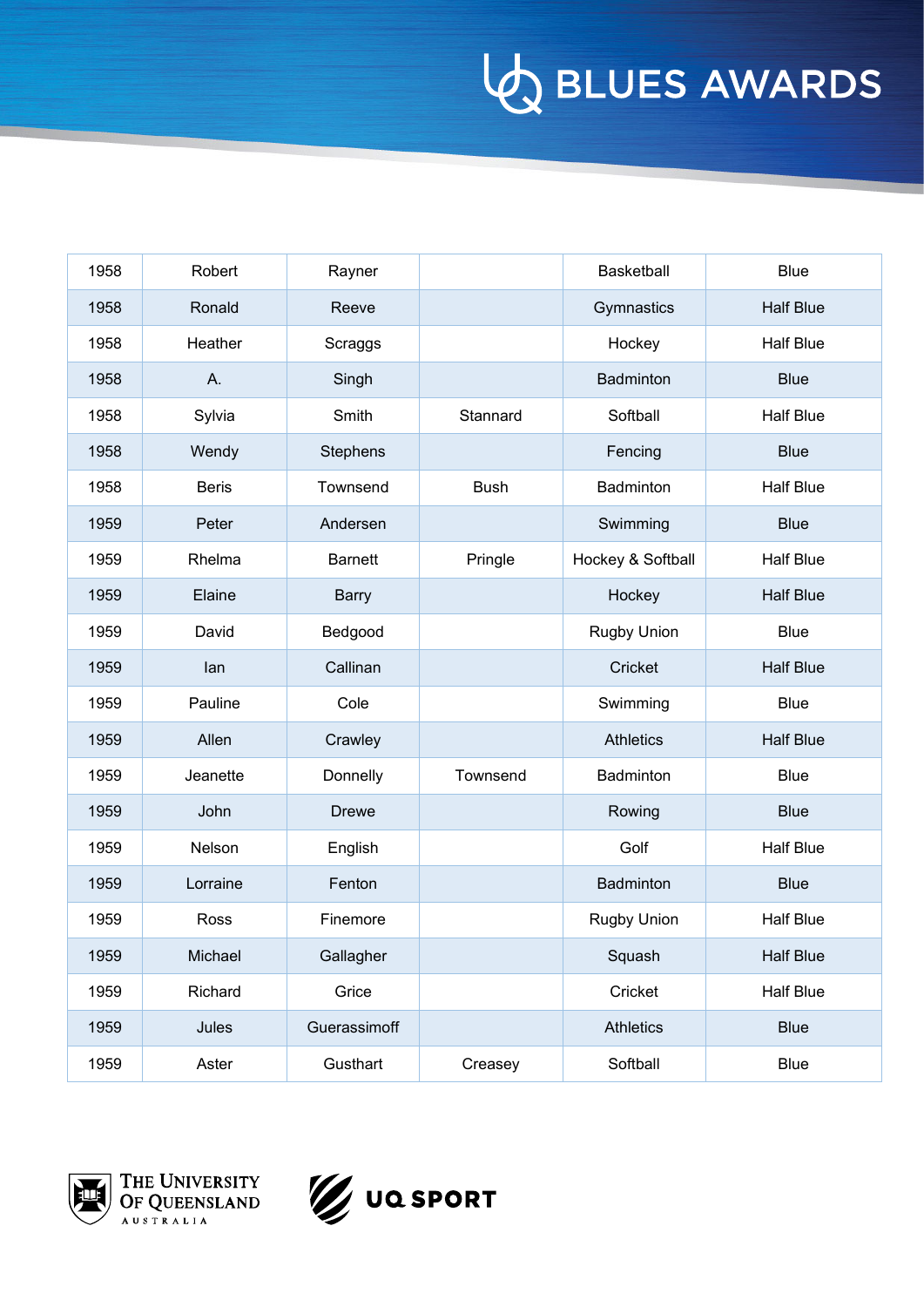| 1959 | Jon           | Hamilton         |         | <b>Rugby Union</b>     | <b>Blue</b>      |
|------|---------------|------------------|---------|------------------------|------------------|
| 1959 | Judith        | Hutchinson       | Clark   | Swimming               | <b>Half Blue</b> |
| 1959 | John          | Ireland          |         | Rowing                 | <b>Blue</b>      |
| 1959 | John          | Jackson          |         | Baseball               | <b>Half Blue</b> |
| 1959 | Colin         | Joyner           |         | <b>Table Tennis</b>    | <b>Half Blue</b> |
| 1959 | Barry         | Kenway           |         | Squash                 | <b>Blue</b>      |
| 1959 | Patricia      | Kratzke          | Walpole | Hockey                 | <b>Half Blue</b> |
| 1959 | <b>Travis</b> | Lindenmayer      |         | <b>Rugby Union</b>     | <b>Blue</b>      |
| 1959 | Michael       | Malouf           |         | <b>Athletics</b>       | <b>Blue</b>      |
| 1959 | Stanley       | McDonnell        |         | Baseball               | <b>Half Blue</b> |
| 1959 | Jeanette      | Mckenzie         |         | Softball               | <b>Blue</b>      |
| 1959 | John          | <b>McRobert</b>  |         | Shooting               | <b>Blue</b>      |
| 1959 | Don           | <b>McWatters</b> |         | Hockey                 | <b>Blue</b>      |
| 1959 | David         | Merson           |         | Boxing                 | <b>Half Blue</b> |
| 1959 | <b>Barry</b>  | Molloy           |         | Judo                   | <b>Half Blue</b> |
| 1959 | John          | Moore            |         | Tennis                 | <b>Half Blue</b> |
| 1959 | David         | Munt             |         | Hockey                 | <b>Blue</b>      |
| 1959 | Malcolm       | Nairn            |         | Australian<br>Football | <b>Half Blue</b> |
| 1959 | Alfio         | Nicolosi         |         | Football (Soccer)      | <b>Half Blue</b> |
| 1959 | John          | Noad             |         | Judo                   | Blue             |
| 1959 | Caramel       | Nolan            |         | <b>Table Tennis</b>    | <b>Half Blue</b> |
| 1959 | <b>Brian</b>  | Parton           |         | Fencing                | Blue             |
| 1959 | Allan         | Petersen         |         | Golf                   | <b>Half Blue</b> |